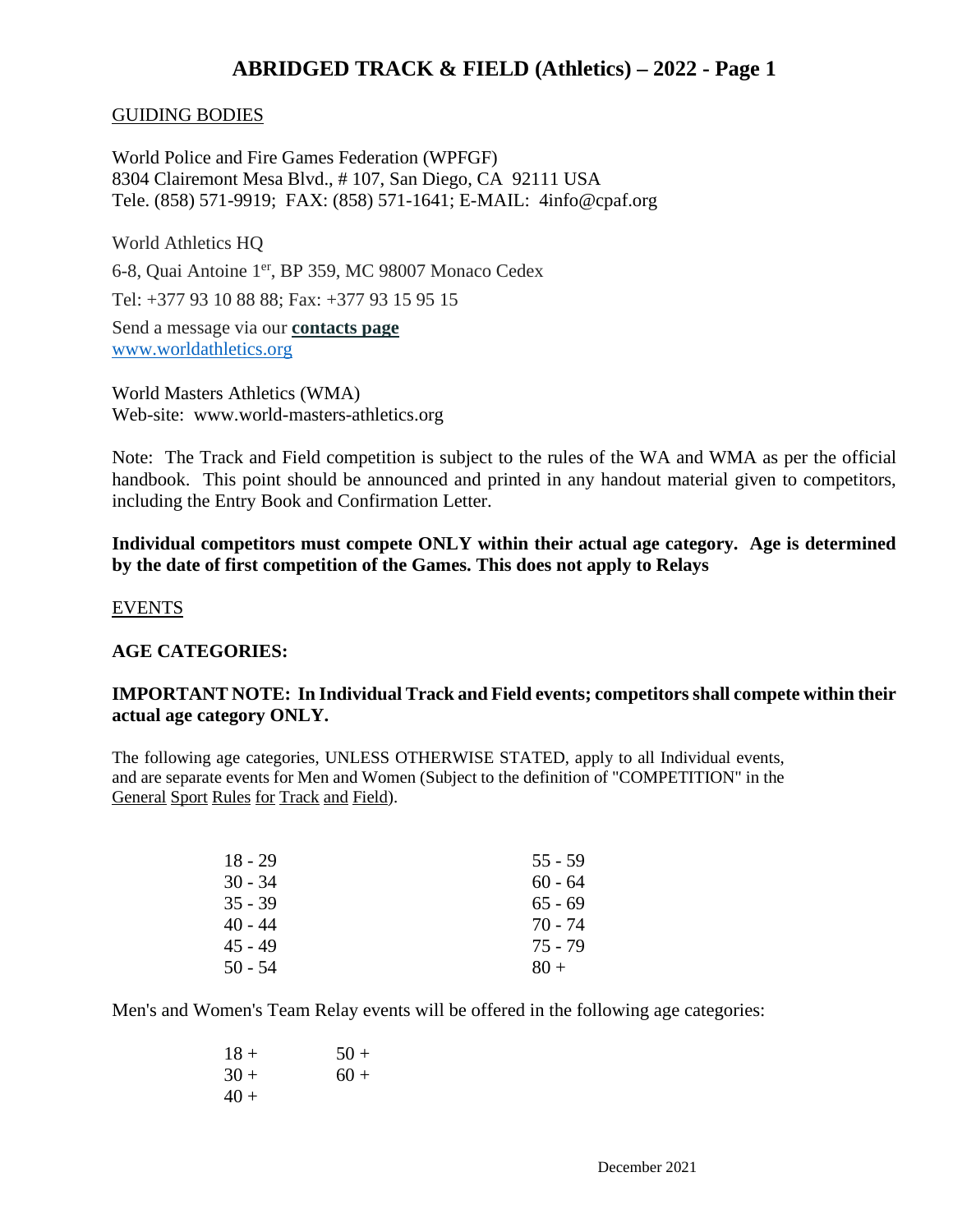### **EVENT DESCRIPTIONS:**

Unless otherwise specified the following will be offered in both Men's and Women's events and all age categories:

Five (5) year age increments: High Jump Long Jump Triple Jump Pole Vault Shot Put Javelin **Discus** Hammer 110 Meter Hurdles **Men** 18-29; 30-34 Hurdle Height 1.067m -42" 100 Meter Hurdles **Women** 18-29; 30-34 Hurdle Height .840m -33" 400 Meter Hurdles **Men** 18-29; 30-34-35 Hurdle Height .914m -36"

400 Meter Hurdles **Women**18-29; 30-34 Hurdle Height .762m -30"

100 Meter Run 200 Meter Run 400 Meter Run 800 Meter Run 1500 Meter Run 3000 Meter Steeplechase 2000 Meter Steeplechase 5000 Meter Run 5000 Meter Racewalk 10,000 Meter Run

3000 Meter Steeplechase Men 18-29; 30-34 Hurdle Height .914m-36" 28 barriers and 7 water jumps

3000 Meter Steeplechase Women 18-29; 30-34 Hurdle Height .762m-30" 28 barriers and 7 water jumps

| Ten (10) year age increments: | 400 Meter Relay  |
|-------------------------------|------------------|
|                               | 1600 Meter Relay |

All required Equipment & will be provided, unless otherwise stated in the Registration Book & Confirmation Letter.

The following events will be offered as Per World Masters Athletics:

#### **Men**

**110 Meter Hurdles** 35-39; 40-44; 45-49 Hurdle Height.991m-39" distance to first hurdle 13.72m between 9.14m to finish 14.02m **100 Meter Hurdles** 50-54; 55-59 Hurdle Height .914m -36" distance to first hurdle 13m between 8.5m to finish 10.5m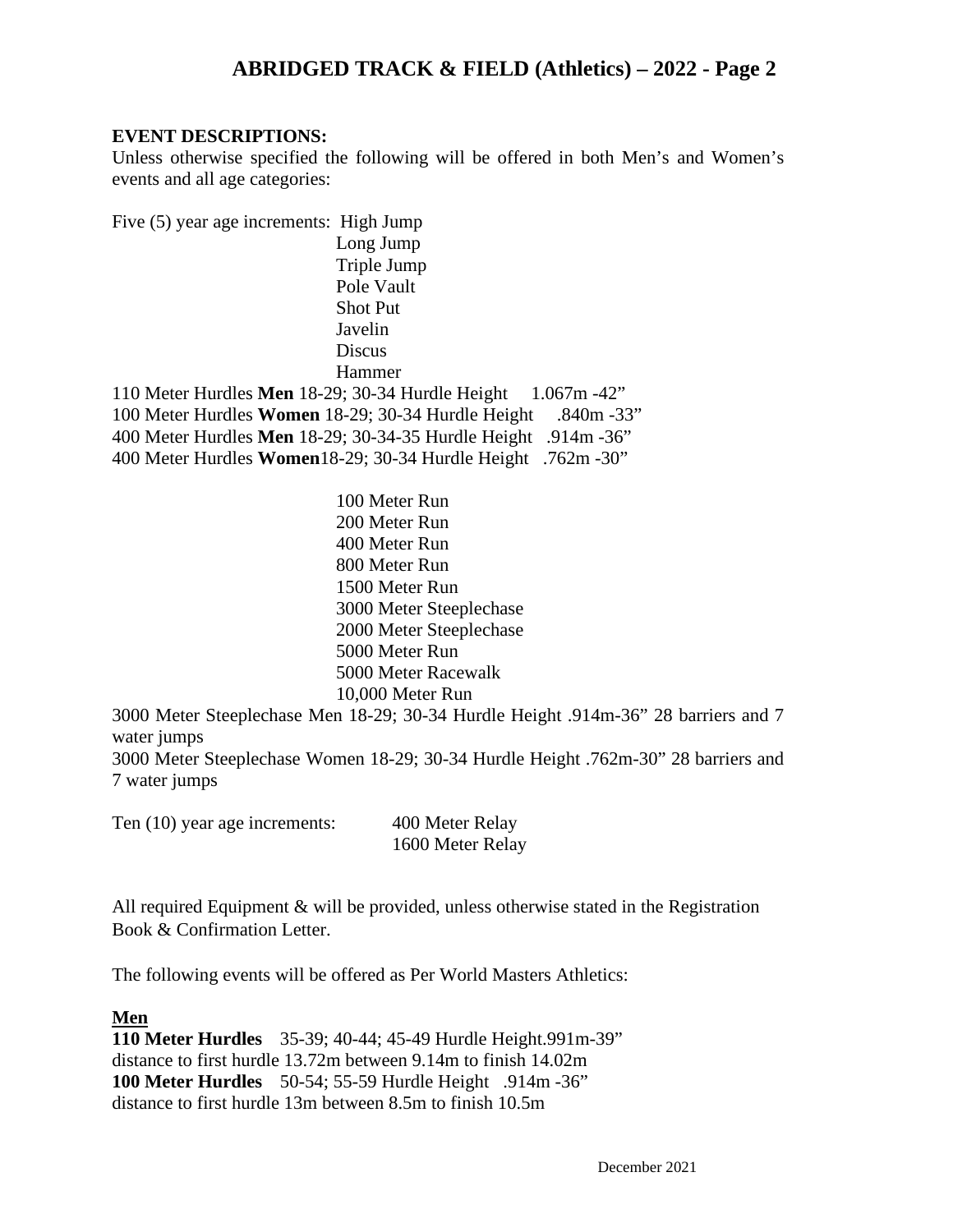**100 Meter Hurdles (10 hurdles)** 60-64; 65-69 Hurdle Height .914m-36" distance to first hurdle 12m between 8m to finish 16m **80 Meter Hurdles (8 hurdles)** 70-74; 75-79 Hurdle Height .762m**-**30" distance to first hurdle 12m between 7m to finish 19m **80 Meter Hurdles (8 hurdles)** 80+ Hurdle Height.686m-27" distance to first hurdle 12m between 7m to finish 19m **400 Meter Hurdles (10 hurdles)** 35-39; 40-44; 45-49 Hurdle Height .914m-36" distance to first hurdle 45m between 35m to finish 40m **400 Meter Hurdles (10 hurdles)** 50-54; 55-59 Hurdle Height.840m -33" distance to first hurdle 45m between 35m to finish 40m **300 Meter Hurdles (7 hurdles)** 60-64; 65-69 Hurdle Height.762m- 30" distance to first hurdle 50m between 35m to finish 40m **300 Meter Hurdles (7 hurdles)** 70-74; 75-79 Hurdle Height .686,-27" distance to first hurdle 50m between 35m to finish 40m **200 Meter Hurdles (5 hurdles)** 80+ Hurdle Height .686m -27" distance to first hurdle 20m between 35m to finish 40m **2000 Meter Steeplechase Men** 60-64 thru 70-74; 75-79; 80+ Hurdle Height .762m 30" 18 Barriers & 5 Water Jumps

#### **Women**

**100 Meter Hurdles (10 hurdles)** 35-39 Hurdle Height .840m -33" distance to first hurdle 13m between 8.5m to finish 10.5m **80 Meter Hurdles (8 hurdles)** 40-44; 45-49Hurdle Height.762m**-**30" distance to first hurdle 12m between 8m to finish 12m **80 Meter Hurdles (8 hurdles)** 50-54; 55-59Hurdle Height.762m**-**30" distance to first hurdle 12m between 7m to finish 19m **80 Meter Hurdles (8 hurdles)** 60+ Hurdle Height.686m **-**27" distance to first hurdle 12m between 7m to finish 19m **400 Meter Hurdles (10 hurdles)** 35-39; 40-44; 45-49 Hurdle Height.762m-30" distance to first hurdle 45m between 35m to finish 40m **300 Meter Hurdles (7 hurdles)** 50-54; 55-59Hurdle Height.762m- 30" distance to first hurdle 50m between 35m to finish 40m **300 Meter Hurdles (7 hurdles)** 60-64; 65-69Hurdle Height.686m-27" distance to first hurdle 50m between 35m to finish 40m **200 Meter Hurdles (5 hurdles)** 70+ Hurdle Height .686m-27" distance to first hurdle 20m between 35m to finish 40m 2000 Meter Steeplechase 35-39; 40-44; 45-49; 50-54; 55-59; 60-64; 65-69; 70-74; 75**-79; 80+**  Hurdle Height .762m - 30" / 18 Barriers & 5 Water Jumps

#### Schedule for IMPLEMENT WEIGHTS

#### **Discus**

| Men: $(2.0 \text{ kg})$ : | 18-49 |
|---------------------------|-------|
| Men: $(1.5 \text{ kg})$ : | 50-59 |
| Men: $(1.0 \text{ kg})$ : | $60+$ |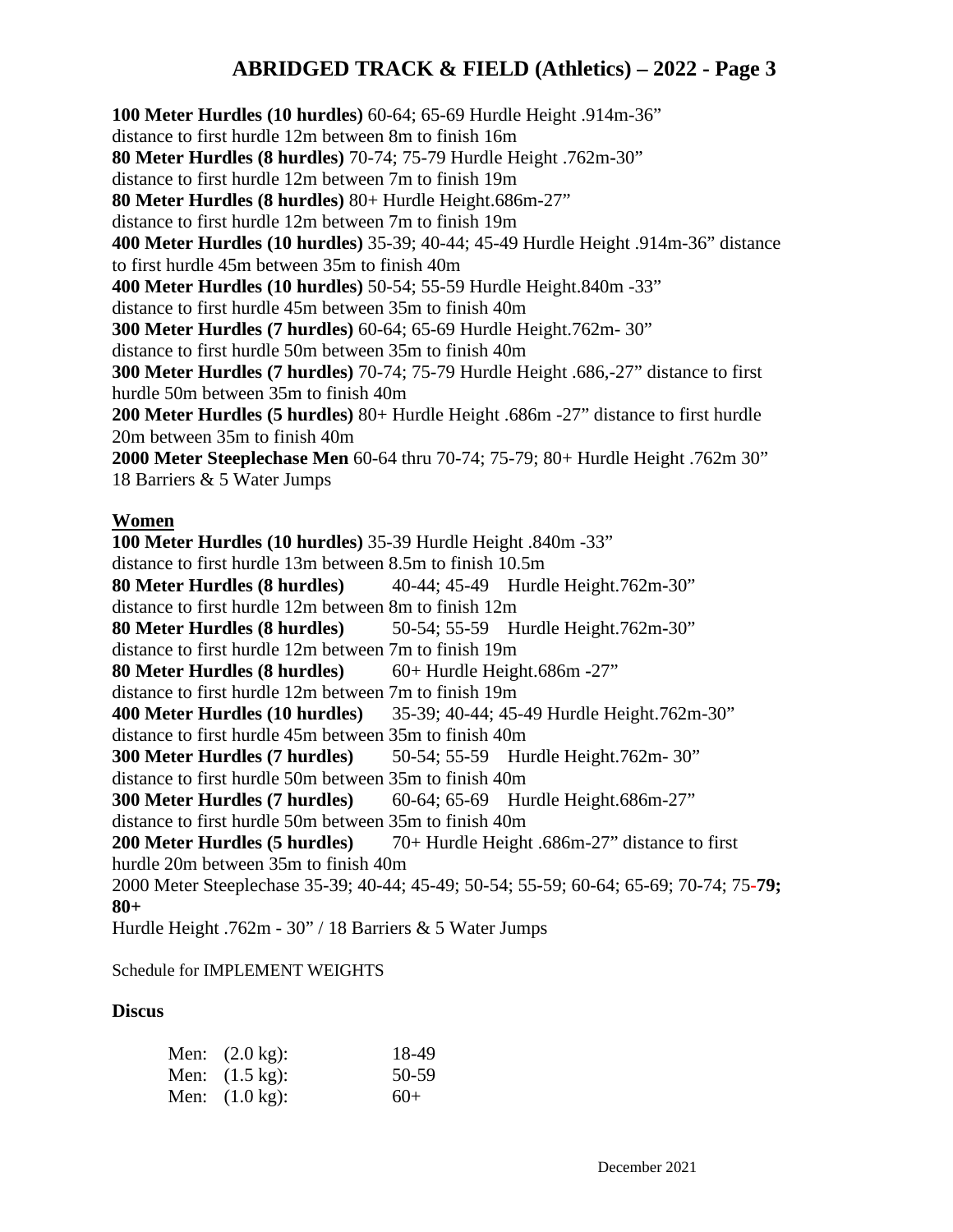| Women $(1.0 \text{ kg})$ : | 18-74 |
|----------------------------|-------|
| Women $(.75 \text{ kg})$ : | $75+$ |

## **Hammer**

| Men: | $(7.26 \text{ kg}/16 \text{ lbs.})$ : | 18-49 |
|------|---------------------------------------|-------|
| Men: | $(6.0 \text{ kg})$ :                  | 50-59 |
| Men: | $(5.0 \text{ kg})$ :                  | 60-69 |
| Men: | $(4.0 \text{ kg})$ :                  | 70-79 |
| Men: | $(3.0 \text{ kg})$ :                  | $80+$ |
|      | Women: $(4.0 \text{ kg})$ :           | 18-49 |
|      | Women: $(3.0 \text{ kg})$ :           | 50-74 |
|      | Women: $(2.0 \text{ kg})$ :           | $75+$ |

### **Javelin**

| Men: | $(800 \text{ gm})$ : | 18-49 |
|------|----------------------|-------|
| Men: | $(700 \text{ gm})$ : | 50-59 |
| Men: | $(600 \text{ gm})$ : | 60-69 |
| Men: | $(500 \text{ gm})$ : | 70-79 |
| Men: | $(400 \text{ gm})$ : | $80+$ |
|      | Women: (600 gm):     | 18-49 |
|      | Women: (500 gm):     | 50-59 |
|      | Women: (400 gm):     | $60+$ |

## **Shot put**

| Men: | $(7.26 \text{ kg}/16 \text{ lbs.})$ : | 18-49 |
|------|---------------------------------------|-------|
| Men: | $(6.0 \text{ kg})$ :                  | 50-59 |
| Men: | $(5.0 \text{ kg})$ :                  | 60-69 |
| Men: | $(4.0 \text{ kg})$ :                  | 70-79 |
| Men: | $(3.0 \text{ kg})$ :                  | $80+$ |
|      | Women: (4.0 kg):                      | 18-49 |
|      | Women: $(3.0 \text{ kg})$ :           | 50-59 |
|      | Women: (3.0 kg):                      | 60-74 |
|      | Women: (2.0 kg):                      | $75+$ |

#### **SCHEDULE**

The Order of Events will be scheduled by the Host and approved by the WPFG. Confirmation letters will not be sent to participants until WPFG has approved the schedule.

## GENERAL SPORT RULES for Track and Field

### **Check-In Procedures:**